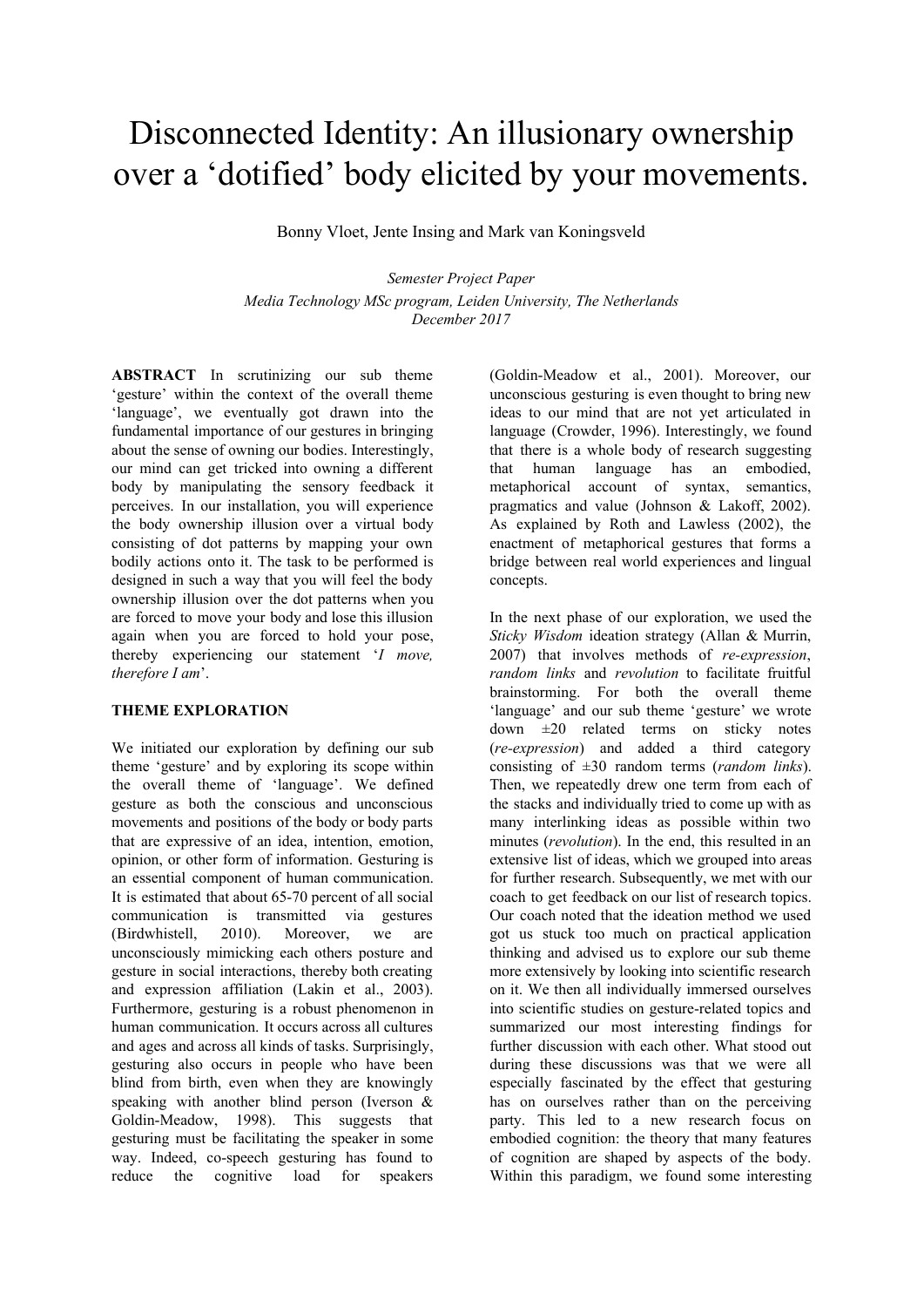researches on the effects that our gestures have on our emotional experience. For instance, Carney and colleagues (2010) found that one's posture can significantly influence one's neuroendocrine and behavioral state. In their research, they instructed participants to hold either an open and expansive (so-called 'high-power') pose or a closed and contractive (so-called 'low-power') pose for a brief period of one minute. Participants who had displayed the high-power pose showed elevated testosterone levels, decreased cortisol-levels and increased feelings of power, while an opposite pattern was measured for the low-power posers. Furthermore, we found some interesting results from studies on the facial feedback hypothesis. In those studies, people have to hold a pencil between their teeth in a configuration that either inhibits or facilitates smiling. Participants in the smile facilitating condition are found to experience more positive affect in response to positive stimuli (Strack et al., 1988) and faster recovery from negative stimuli (Kraft & Pressman, 2012). Even more strikingly, studies on the effect of facial BOTOX injections (which temporarily paralyze muscles) on emotional experience showed that inhibiting the capability of facial expression decreases the strength of self-reported emotional experience (Davis et al., 2010) and the ability to recognize others' emotions (Neal et al., 2011).

Absorbed by the above and many more interesting findings in the research paradigm of embodied cognition, we planned another meeting with our coach to ask for advice on how to find a focus for our research. Our coach advised us to seek for a mutual fascination and see if we could somehow connect that to our research on embodied cognition. We decided on 'illusion' as our mutual topic of fascination and, with that in mind, continued our research. Soon after, we all agreed on focussing ourselves on the body ownership illusion: The illusion of owning either a part of a body or an entire body that is not your own. As we will hereafter elaborate on, our gestures play an essential role in establishing the fundamental sense of owning our bodies and can therefore be employed to create the illusionary ownership over another body.

## **BODY OWNERSHIP ILLUSION**

We may take the feeling of ownership over our bodies for granted since we experience it continuously and effortlessly. However, our gestures - the positions and movements of our body and body parts - and the sensory registration of the effects of them are of crucial importance in eliciting the sense of body agency and body ownership (Synofzik et al., 2008). This led us to our statement '*I move, therefore I am'*.

Manipulating the sensory feedback of one's actions or sensations provides a powerful tool for eliciting an ownership illusion over another body or body part. There are several paradigms in the research on body ownership illusions. In the classical rubber hand paradigm, participants look at a rubber hand while the vision on their real hand is occluded. Both the rubber hand and the real hand then get stroked synchronously with a brush to establish embodiment of the rubber hand. Strikingly, the proprioceptive drift towards the rubber hand has direct effects on the homeostatic regulation of the real hand. Moseley and colleagues (2008) found that the temperature in participants' real hand decreases after proprioceptive drift towards the rubber hand occurs. Even more compelling, Barnsley and colleagues (2011) measured an increased histamine reactivity the participants' real hands after their proprioception drifted toward the rubber hand, implying that the interoceptive system starts to disown the real hand in favour of the rubber hand. Within the rubber hand paradigm participants are not allowed to move their real hand, since the rubber hand is inherently immobile and the resulting visuo-motor incongruency would rapidly destroy the illusion (Burin et al., 2015). The virtual hand paradigm and the virtual body paradigm therefore generally make use of visuo-motor synchronization, in which the actions of the participant's body are directly mapped onto the virtual body. Apart from providing a more natural experience, the allowance to move your body also greatly extends the kinds of tasks that can be performed.

We investigated what kind of body and what kind of task we would be interesting to use in creating a compelling body ownership illusion. Slater and colleagues (2009) demonstrated that visuo-motor congruence plays an important role in eliciting the body ownership illusion over a virtual body or body part, whereas human-likeness of body or body part is not. Therefore, we got curious if it would be possible to create the illusion of owning a body that is not clearly recognizable as such by merely synchronizing your body movements with those of the abstract representation. In investigating to what extent we could abstract the body representation, we found that researchers have successfully elicited ownership illusions over virtual objects ranging from a robot arm (Aymerich-Franch et al, 2017) to a wooden block representing a hand (Tieri et al., 2017). Furthermore, we ran into another study of Tieri and colleagues (2015) on the influence of visual body discontinuity in the virtual hand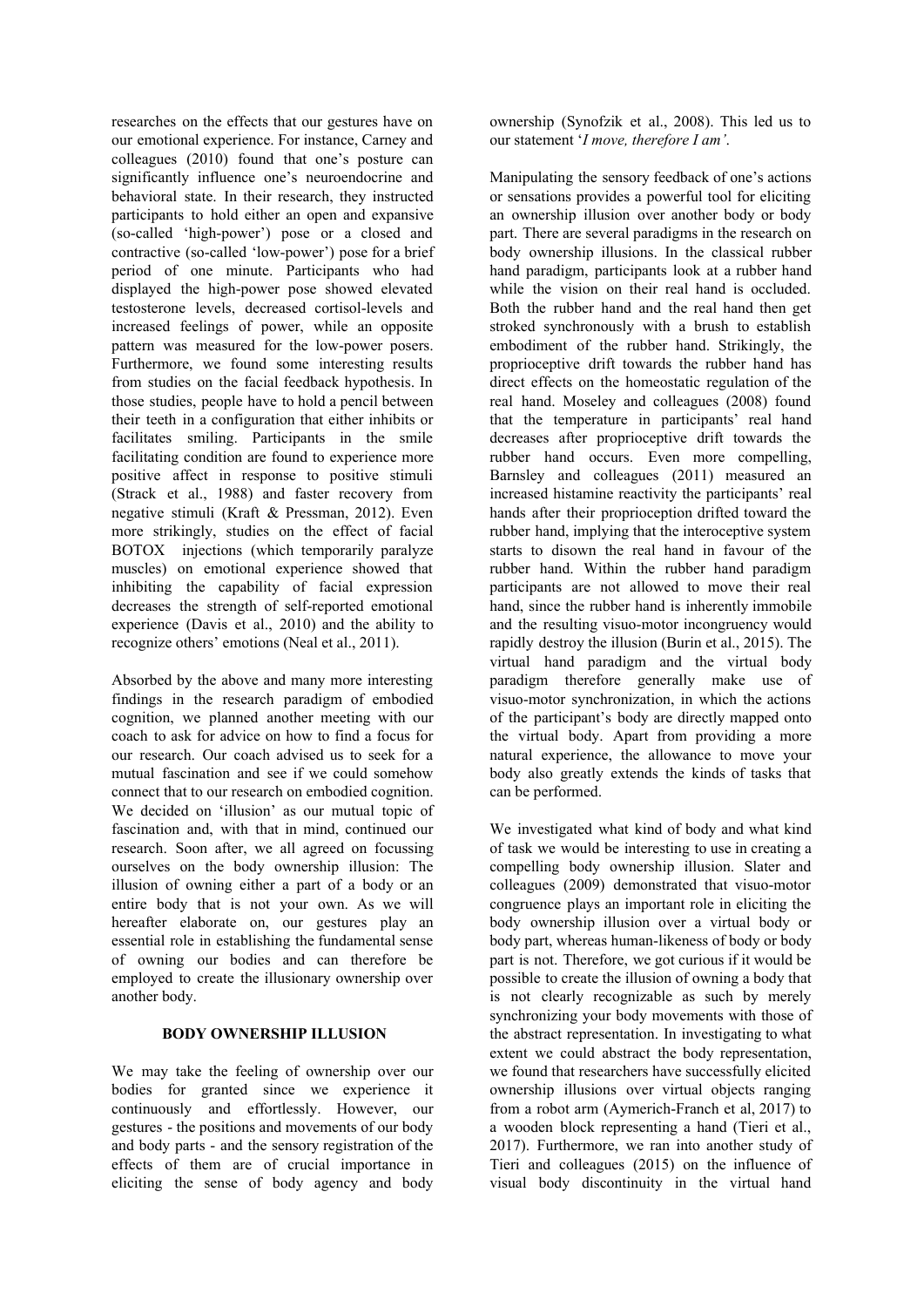illusion. They found that in disconnected hand conditions, participants did not report consciousness embodiment of the virtual hand. However, we were wondering whether this effect was due to the fact that they were using a human-like virtual hand under the non-natural condition of disconnectedness in their study, thereby evoking the idea of bodily impossibility. It could be argued that the non-natural condition of a disconnected limb would be able to still create the ownership illusion in case the hand part is non-natural looking as well. Taking all the above in account, we decided on trying to create a body ownership illusion over a collection of disconnected body parts that are non-human-like in appearance. In essence, you will be transformed into a collection of dots.

For the specific configuration of the dots, we looked into research on apparent biological motion. Johansson (1973) initiated a research program on visual perception of biological motion with a study that became known as *The Johansson Experiment*. He represented the motion of a human body by 10 to 12 animated bright dots at both the ankle, knee, wrist and elbow joints and either both shoulder and hip joints or just one dot at the center of the shoulders and hips. Johansson found that adequate motion combinations of these dots evoke a compelling impression of a human in motion. However, when the animation is paused, it can be hard to recognize a human body in the seemingly random collection of dots. Therefore, the illusion of recognizing a body in the animated dot configuration is dependent on movement. This further emphasizes our statement '*I move, therefore I am'.* Taking the knowledge into account that placing the dots at joint points has proven successful in creating the illusion of a body, we initially start out by placing the dots on joint points. Then, we will gradually change the position of the dots to non-joint body parts, remove dots, and add dots that are outside of your body to explore the limits of the illusion.

## **THE INSTALLATION**

The installation is designed to let you experience that your movement is essential for recognizing yourself in an abstracted representation of your body. Since we chose to represent the whole body and since we wanted to make the body ownership illusion as strong as possible, we designed our installation in virtual reality from the first person perspective and placed a mirror in the virtual environment so that the user can observe his virtual body as a whole. To maximize the illusion, the user's movement is mapped onto the dotified body synchronously. Since the experience is happening in virtual reality, it is important to include a display in the real world in order to create visitors engagement. The display will be showing the virtual experience from the user's (first person) perspective. In the last feedback session it was noted that an extra factor for engaging visitors with our work would be to implement a scoring. We considered this advice, but in the end decided not to implement scoring into our experience, since it would lead to a tendency to perform the tasks as fast as possible instead of taking the time to observe your moving body, which is key to eliciting the body ownership illusion.

The virtual environment is built in the Unity3D development platform and the dotified bodies were created in Blender. We created the dotified bodies on an existing body armour, which ensures that the dots move along with the avatar. To map the user's movements onto the dotified body designs, we make use of the Kinect 2 and a purchased Unity asset (*Instant VR Advanced*). At the onset of the experience you will be verbally instructed to mimic the dot patterns that are displayed within the virtual room. This task forces you to move your body, which is key to establish the body ownership illusion over the 'dotified' body. After successfully imitating the displayed dot pattern, you are instructed to hold your pose, while the dots that make up your body are gradually rearranged. This causes the body ownership illusion to collapse. After your body rearrangement is complete, a new dot pattern to be mimicked will appear. The sequence of the dotified body patterns and the sequence of the dot patterns to be imitated are designed in such a way that it hard to recognize yourself after each body metamorphosis.

#### **THE EXPERIENCE**

Our task design alternately calls upon different Gestalt principles for the perceptual grouping of elements. Firstly, when you are forced to move your dotified body in order to mimic the displayed dot configuration, the dots will be perceived as a body according to the the Gestalt Laws of Similarity (visual elements that physically resemble each other are likely to be perceived as part of the same object) and Common Fate (visual elements are likely to be perceived as a unit if they move together). Because your movement is directly mapped onto the dotified body, you will experience agency over it. Since you are able to perceive visual feedback of your dotified body in action in the virtual mirror, the body ownership illusion will be established. Hence, our statement 'I move, therefore I am' will be experienced. Subsequently,